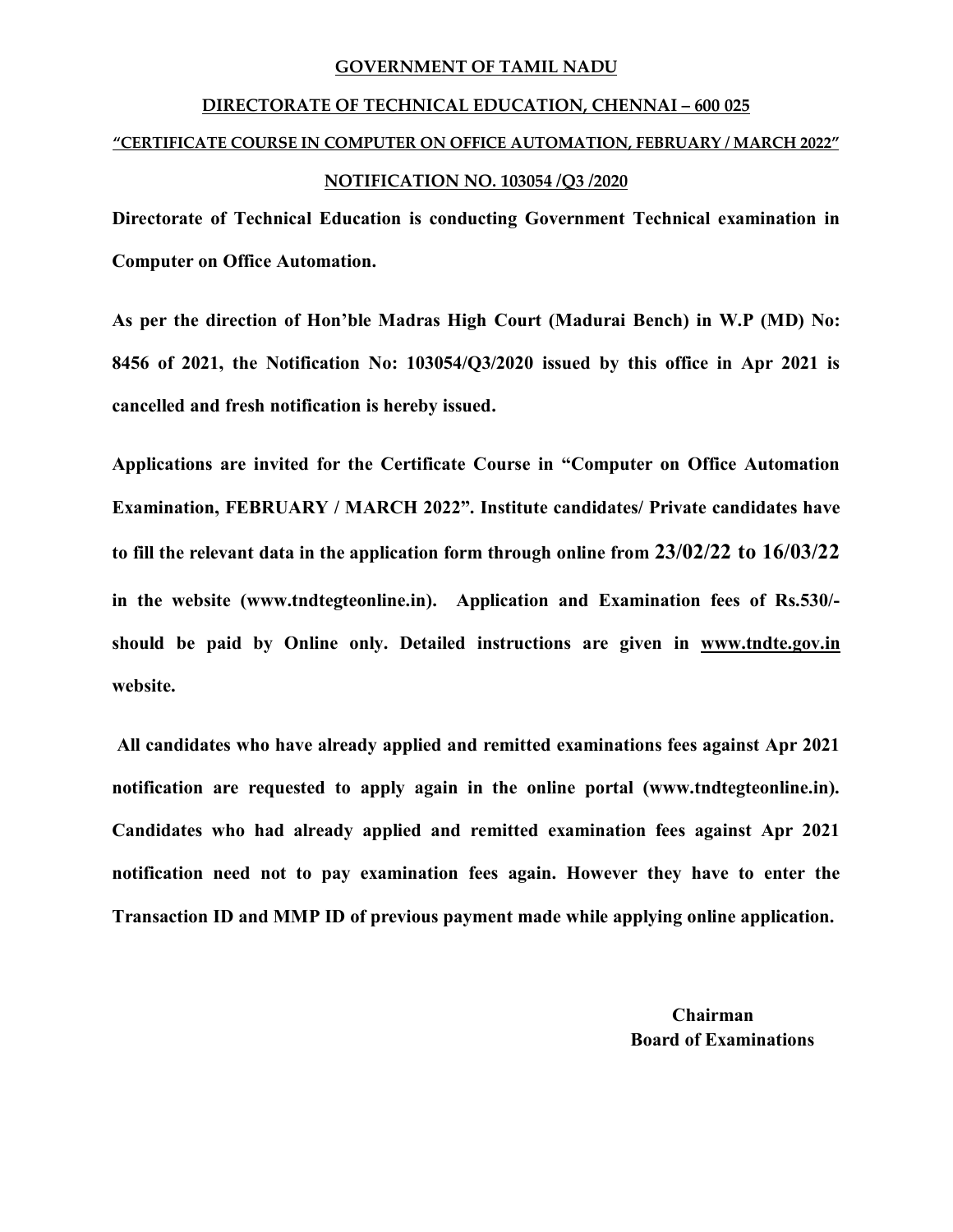# **GOVERNMENT OF TAMIL NADU DIRECTORATE OF TECHNICAL EDUCATION, CHENNAI-600 025**

# **CERTIFICATE COURSE IN COMPUTER ON OFFICE AUTOMATION, " FEBRUARY / MARCH 2022 "**

#### **NOTIFICATION No. 103054/Q3/2020**

 **Applications are invited for the "Certificate Course in Computer on Office Automation Examination, FEBRUARY / MARCH 2022". Institute candidates/ Private candidates willing to apply, have to fill the relevant data in the application form through online from 23/02/22 to 16/03/22 and the same application form must be downloaded and taken a print out. This printed application duly signed (Digital signature) and with the copies of necessary certificates duly attested must reach DOTE on or before 19/03/22. Applications received after due date will be summarily rejected.** 

#### **A. EDUCATIONAL QUALIFICATION:**

# **I. A pass in SSLC of Tamil Nadu State or Equivalent Examination thereof.**  *and* **and**

 **A pass in Junior Grade Typewriting Examination in English / Tamil of the Department of Technical Education, Tamil Nadu or the Equivalent Examination thereof.**

**(Or)**

**II. A pass in Higher Grade Typewriting English / Tamil of the Department of Technical Education, Tamil Nadu or equivalent Examination thereof.**

#### **B. TRAINING QUALIFICATION:**

- **I. Candidate should have undergone a minimum of 120 hours of training in a recognized Typewriting Institute or Government / Government Aided / Selffinancing Polytechnic Colleges.**
- **II. Private candidates who have qualified and undergone a minimum of 120 hours of training may also appear for the Examination as Private candidate.**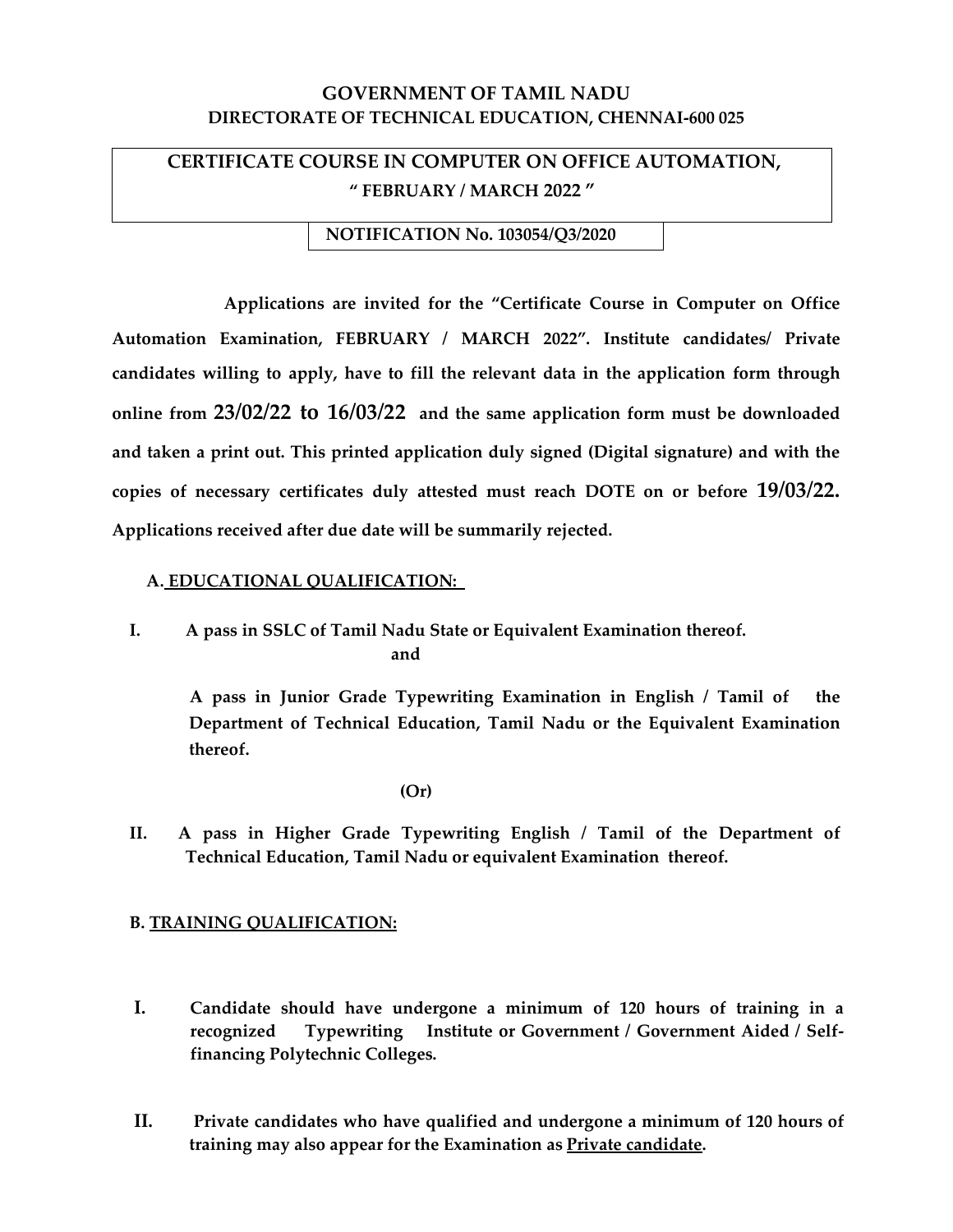**III. All the candidates including Private Candidates should maintain a record notebook for the Practical Classes as per the syllabus and submit the same at the time of their Practical Examination.** 

#### **C. CONDUCT OF EXAMINATION:**

 **Examination will be conducted only at the selected Government / Government Aided / Self- financing Polytechnic Colleges in Tamil Nadu. The Examination will consist of two papers, Theory and Practical. The date of Examination is scheduled on 09/04/22 and 10/04/22.**

| <b>Cost of Online Application</b> | $Rs.30/-$                                                                                                                                                                                                                                                                                                                                                                                                                                     |
|-----------------------------------|-----------------------------------------------------------------------------------------------------------------------------------------------------------------------------------------------------------------------------------------------------------------------------------------------------------------------------------------------------------------------------------------------------------------------------------------------|
| Date for Applying through online  | From 23/02/22 to 16/03/22 in the website.<br>(www.tndtegteonline.in)                                                                                                                                                                                                                                                                                                                                                                          |
| <b>Examination Fee</b>            | $Rs.500/-$                                                                                                                                                                                                                                                                                                                                                                                                                                    |
| <b>Mode of Payment</b>            | (I) Total of Rs.530/- (Rupees Five Hundred and Thirty only)<br>this includes Application and Examination fees which<br>should be paid through Online only.<br>(II)Candidates who have already applied and remitted<br>examination fees against Apr 2021 notification need<br>not to pay examination fees again. However they<br>have to enter the Transaction ID and MMP ID of<br>previous payment made while applying online<br>application. |

#### **D. APPLICATION FORMS AND EXAMINATION FEES:**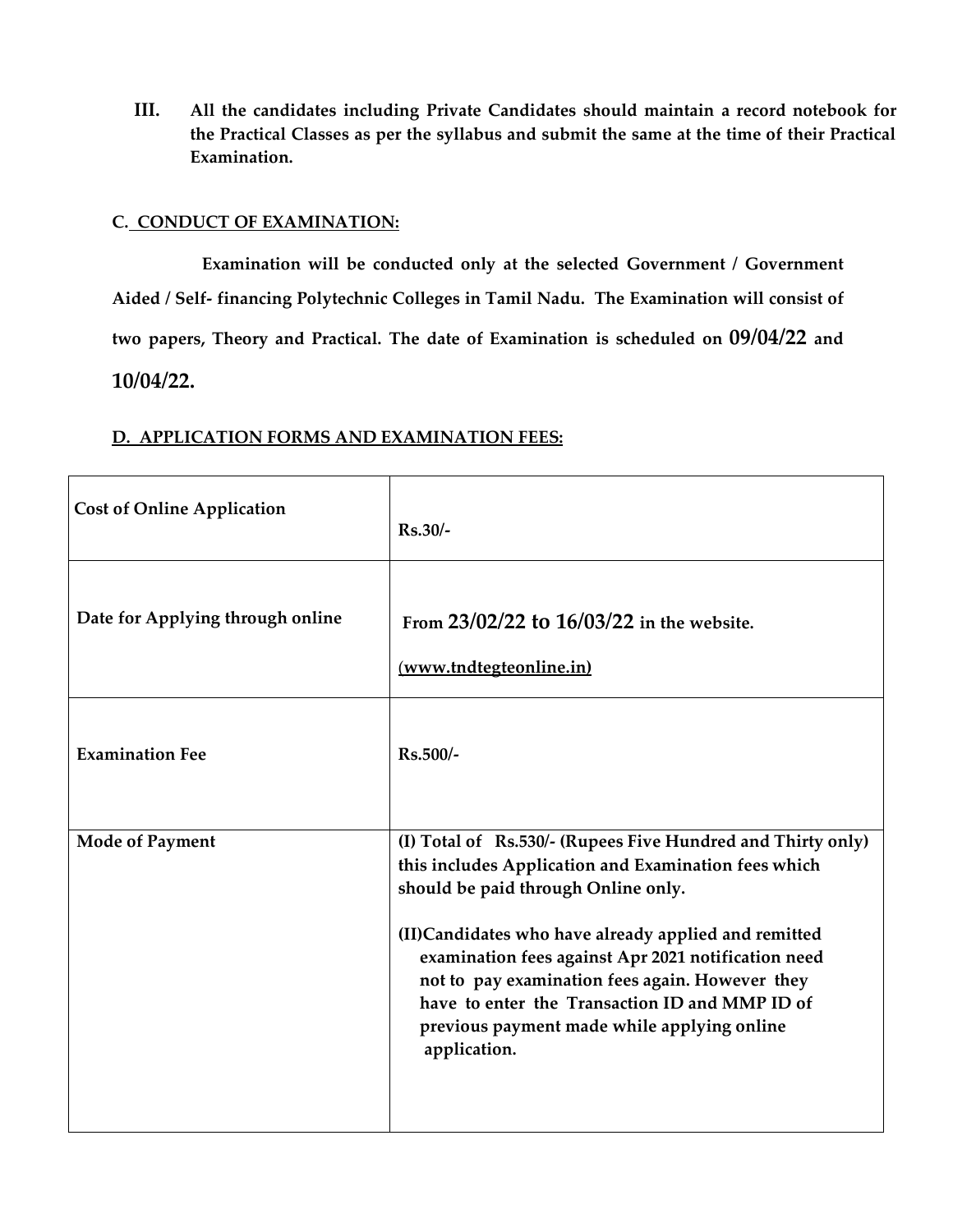**Examination fees once paid cannot be refunded or adjusted for future examination under any circumstances.**

# **Chennai – 600 025 Chairman**

**Dated: 23.02.2022 Board of Examinations**

#### **INSTRUCTIONS**

**(Read the following Instructions carefully before applying online Application)**

1. **The candidate should possess the following qualification on the date of this Notification.**

### **REQUIRED QUALIFICATION**

**I. A Pass in SSLC of Tamil Nadu State or Equivalent Examination thereof.**

*and* **and** 

 **A Pass in Junior Grade Typewriting Examination in English / Tamil of the Department of Technical Education, Tamil Nadu or the Equivalent Examination thereof.**

 **(or)**

**II. A Pass in Higher Grade Typewriting English / Tamil of the Department of Technical Education, Tamil Nadu or equivalent Examination thereof.**

- **2. Candidate should have undergone a minimum of 120 hours of training in a recognized Typewriting Institute or Government / Government Aided / Self-financing Polytechnic Colleges.**
- **3. Private candidates who have qualified and undergone a minimum of 120 hours of training may also appear for the Examination as Private candidate.**
- **4. The candidate sponsored by recognized Typewriting Institutes Proprietor / Polytechnic Principals has to sign the declaration in the hard copy of application before sending to this office.**
- **5. The Theory and Practical Examinations will be conducted only in the selected Polytechnics. The allotted centre will be mentioned in the Hall Ticket.**